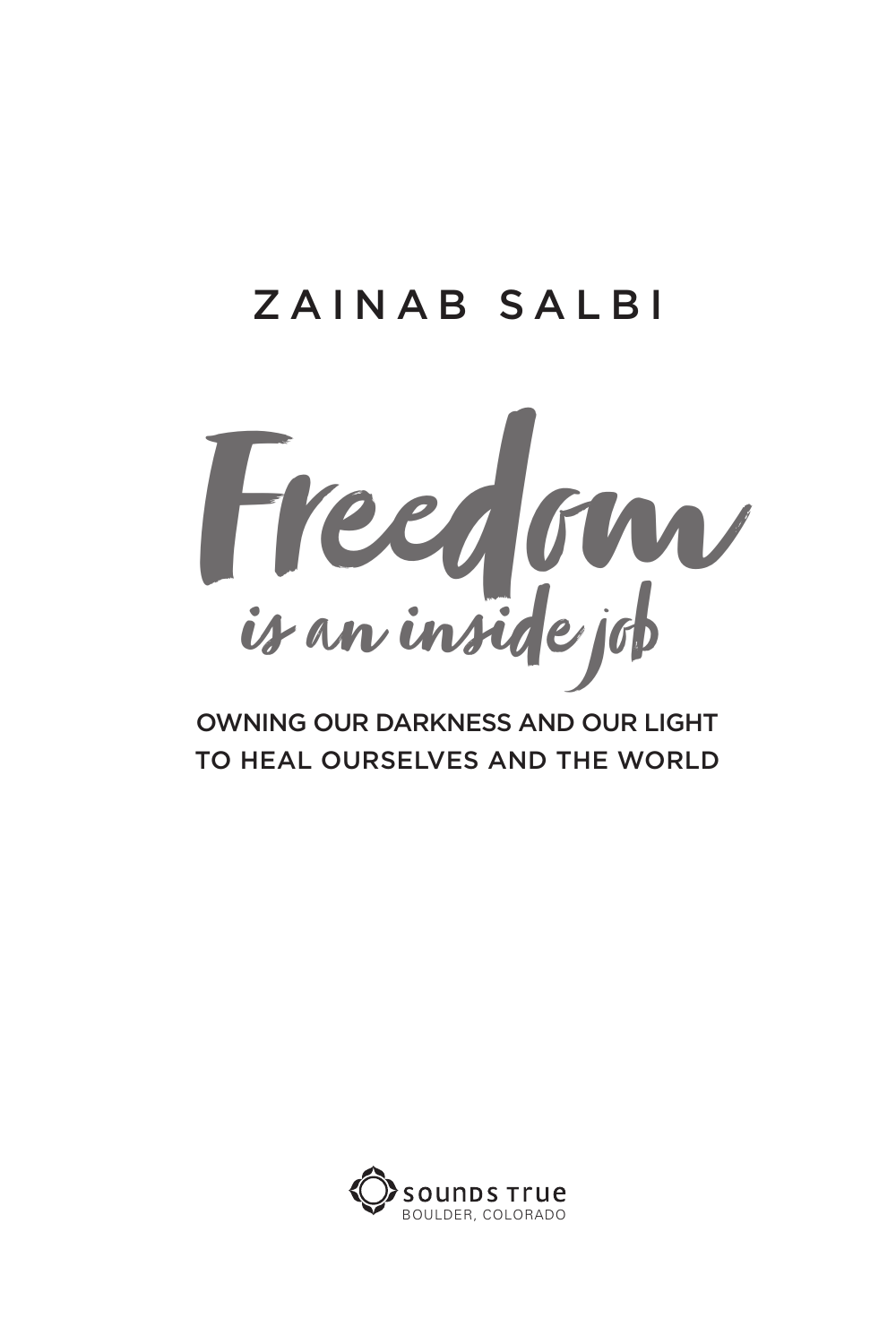## Contents

 The Girl Who Sings **ix** Introduction 1 **1**  Telling Our Stories **<sup>7</sup> 2**  Living in Truth **<sup>23</sup> 3**  Owning Our Success **<sup>43</sup> 4**  Making Amends **<sup>63</sup> 5**  Going Into Our Darkness **<sup>81</sup> 6**  Forgiving Ourselves First **<sup>105</sup> 7**  Surrendering Control **<sup>123</sup> 8**  Freedom Is an Inside Job **<sup>139</sup> EPILOGUE**  A Call for the New Human Being **<sup>153</sup>**  Questions for Reflection **<sup>157</sup>**  Acknowledgments **<sup>163</sup>**  About the Author **<sup>167</sup>**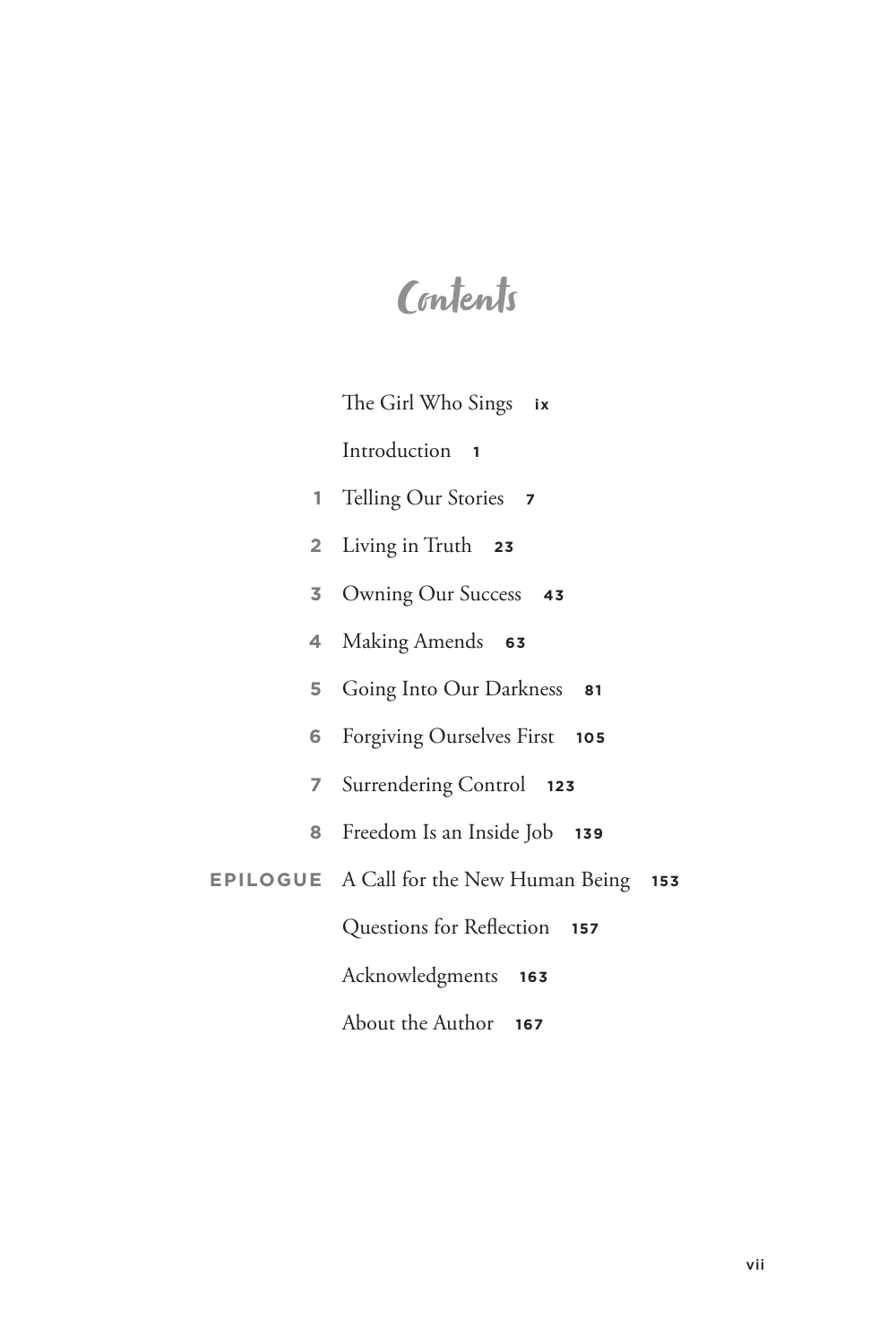## The Girl Who Sings

The upon a time, a girl in a green dress lay forgotten at the bottom of a ship. Her hands and feet were tied, and she lay among hundreds of slaves, one next to the other. They had been in captivity for a long, long time, a bottom of a ship. Her hands and feet were tied, and she lay among hundreds of slaves, one next to the other. They had of the boat, it was not clear if they were dead or alive. Dust covered their bodies.

One day, a mouse started gnawing on the girl's ropes, and she woke up. As she stretched and looked around, the ropes that had bound her for so long frayed and broke. With that she was able to stand up.

Liberated, she looked at the others around her and saw that they had all died in their sleep. Afraid and alone, she stood in the darkness of the bottom of the ship, thick with the smell of death. She began to sing softly. The melody had no words, but it made a unique sound—the sound of her life. As the tune took shape and her voice strengthened, she felt less scared and alone. Her body magically rose up and up and up until she entered another reality.

In this new world, the girl found herself on a bustling city street where people were rushing from one place to the other. Cars were speeding by and honking. She didn't recognize anyone or anything. All she knew how to do was to keep on singing the song of her life.

Her voice was so beautiful that passersby stopped to listen. As more people noticed her singing, they talked about her, and she became popular. People were whistling her melodies and seeking her out wherever she'd wandered in the city. Since no one knew who she was, they called her the Girl Who Sings. She became more and more known. More and more people wanted to hear her.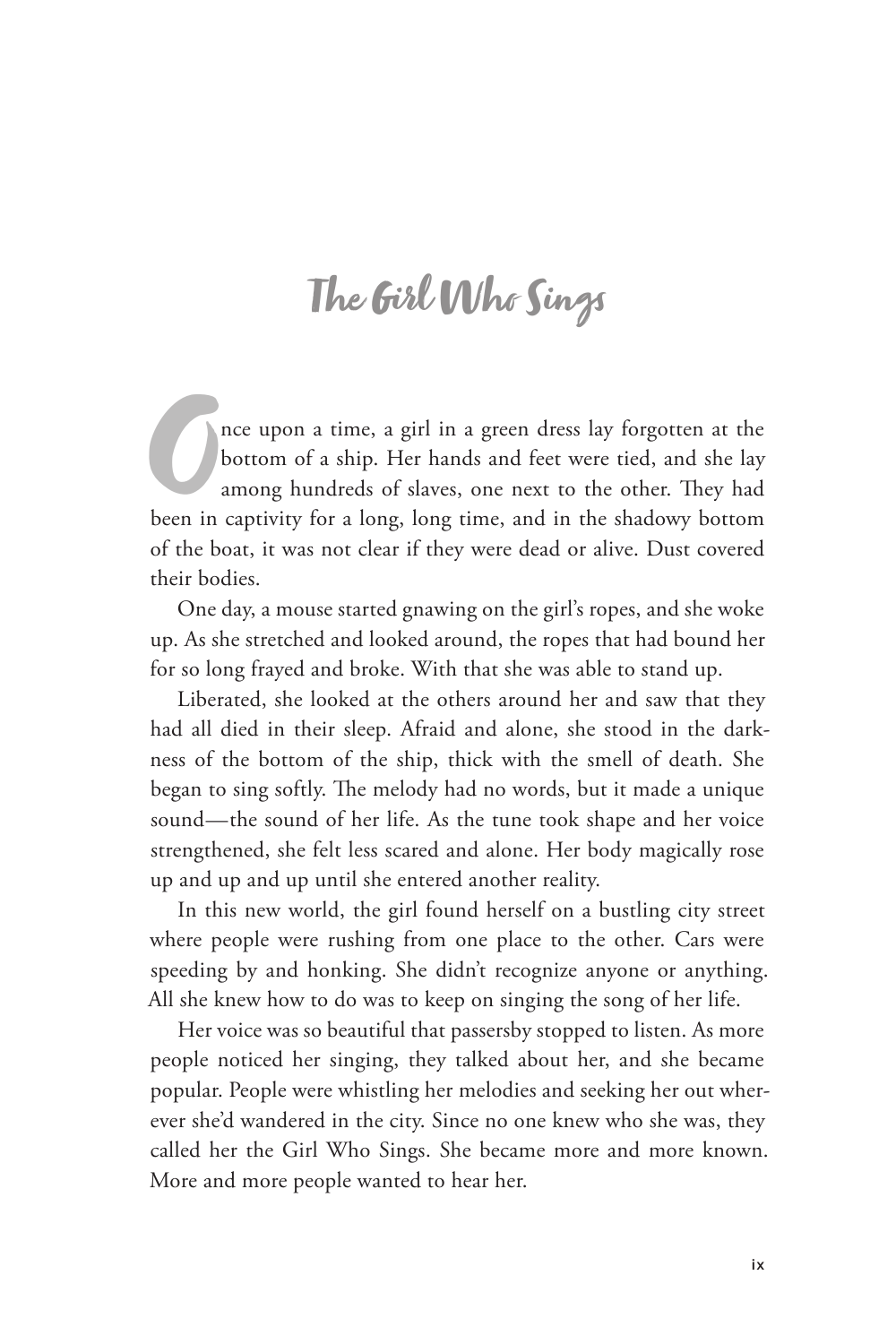One day, people got together and built a clay statue to put her inside so they could hear her whenever they wanted. At first she went along with their plan, but soon she realized that being in the statue was like being tied with ropes at the bottom of the ship. Both were forms of enslavement. She was not trying to please anybody; she was simply singing the sound of her heart. That is what made her sound so moving. To stay inside the dark statue was to suffocate.

So she decided to break free. Singing and singing the song of her life, she was lifted again into another reality, one very different from the bustling city.

In this third level of reality, she found a woman wearing a black robe, a black headdress, and a black mask. The woman was stirring a bubbling stew in a large cauldron over a fire. The girl walked toward the black pot. As she got closer, the woman spoke.

"You must accept evil," she said mysteriously.

Scared, the Girl Who Sings retreated. She could not accept evil. It was too much to ask. When she retreated, the woman stopped stirring the stew. But the girl was still curious, so she walked forward again.

The woman in the black mask repeated, "You must accept evil."

The girl stepped back again, afraid. She could not accept evil. But every time she took a step back, the woman in the black mask stopped stirring the stew. Everything paused.

The girl realized that whatever the woman was trying to make could not continue unless she accepted evil. Eventually, her curiosity took over. She wanted to know what would happen if the cooking continued. She approached the cauldron again, and when asked for the third time to accept evil, she agreed. Immediately, a ceremony began. The stew began to bubble and boil, and the woman began stirring more intensely. The woman spoke. "Now you must choose one of these white masks hanging on the wall behind you."

The girl looked at the wall of masks. She did not like any of them. She turned to the woman and pointed at her face and said, "I want your mask."

"No one has ever asked me for my mask before," said the woman, perplexed. "But here, wear it."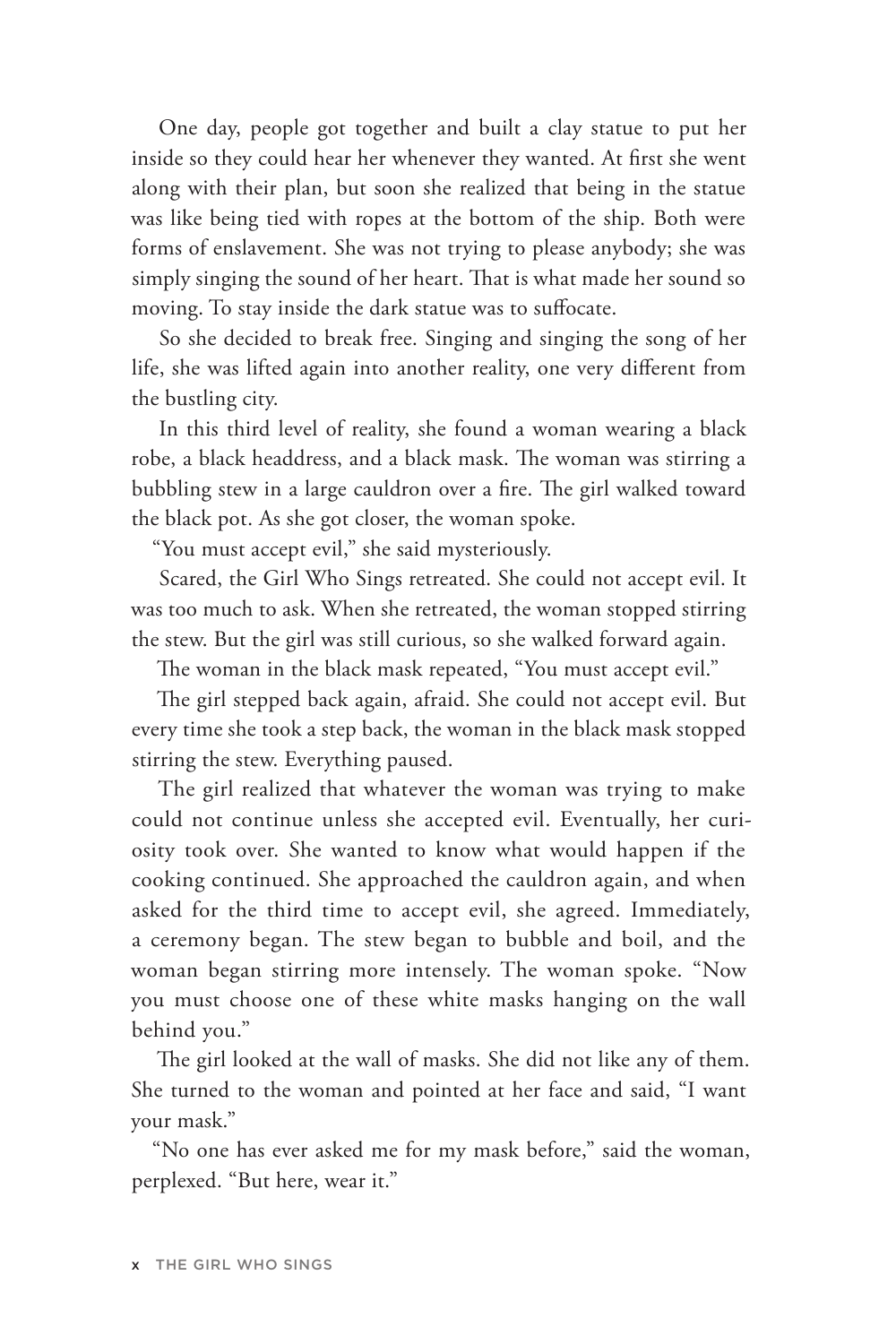As soon as the Girl Who Sings donned the black mask, Evil arrived. It was neither a man nor a woman. It was a faceless being in a charcoal robe. Evil held out its charcoal-gloved hand for the girl to take. She did so hesitantly, and they walked away, leaving the woman behind.

Evil and the girl walked and walked until they arrived at Evil's land. It was a vast, dark field crowded with people. Some were lying down, and others were standing. All were covered in spider webs. The girl's eyes opened wide; it was a horrifying scene. These people had surrendered to living this way, stuck forever in the land of Evil.

"You see all these people—they are in this field because of something they did that they are ashamed of," Evil said. "Some stole, some lied, and some did something sexual. Their shame is what brings them here.

"What they don't know is that they have a choice," Evil continued. "I am not keeping them here by force. Not at all. They each can walk away from here. All they need to do is to acknowledge what they did and talk about it. Then, they can leave. Anyone can do it. But when their shame and fear are stronger than their strength to do their work, they don't make this choice. They don't free themselves."

The girl realized that the reason she had to accept evil was to see this field. She needed to understand why people stayed stuck in Evil's land. *It is shame and fear that keep us wrapped in these sticky spider webs,* she thought. *It is not Evil itself.*

Evil wanted to show her something else, so they continued walking. They went into a building, through one giant door after another, from one room to another. At last they entered a small room with a chest in the middle. Evil opened the chest and unlocked a box inside it. In that box was another, smaller box. Evil opened that one and kept going until it reached the smallest box. Evil carefully opened it. It contained a heart. It was Evil's heart that had been hidden for a very long time. Evil was showing it to her alone.

"Only someone who sings the true song of her life can hold this heart," Evil said. Evil offered its heart to her. "Please take it with you. You are free to leave this land."

The girl looked at the heart and saw that it was just a normal beating heart, neither good nor bad. She took the heart and swallowed it. Now, she had courage.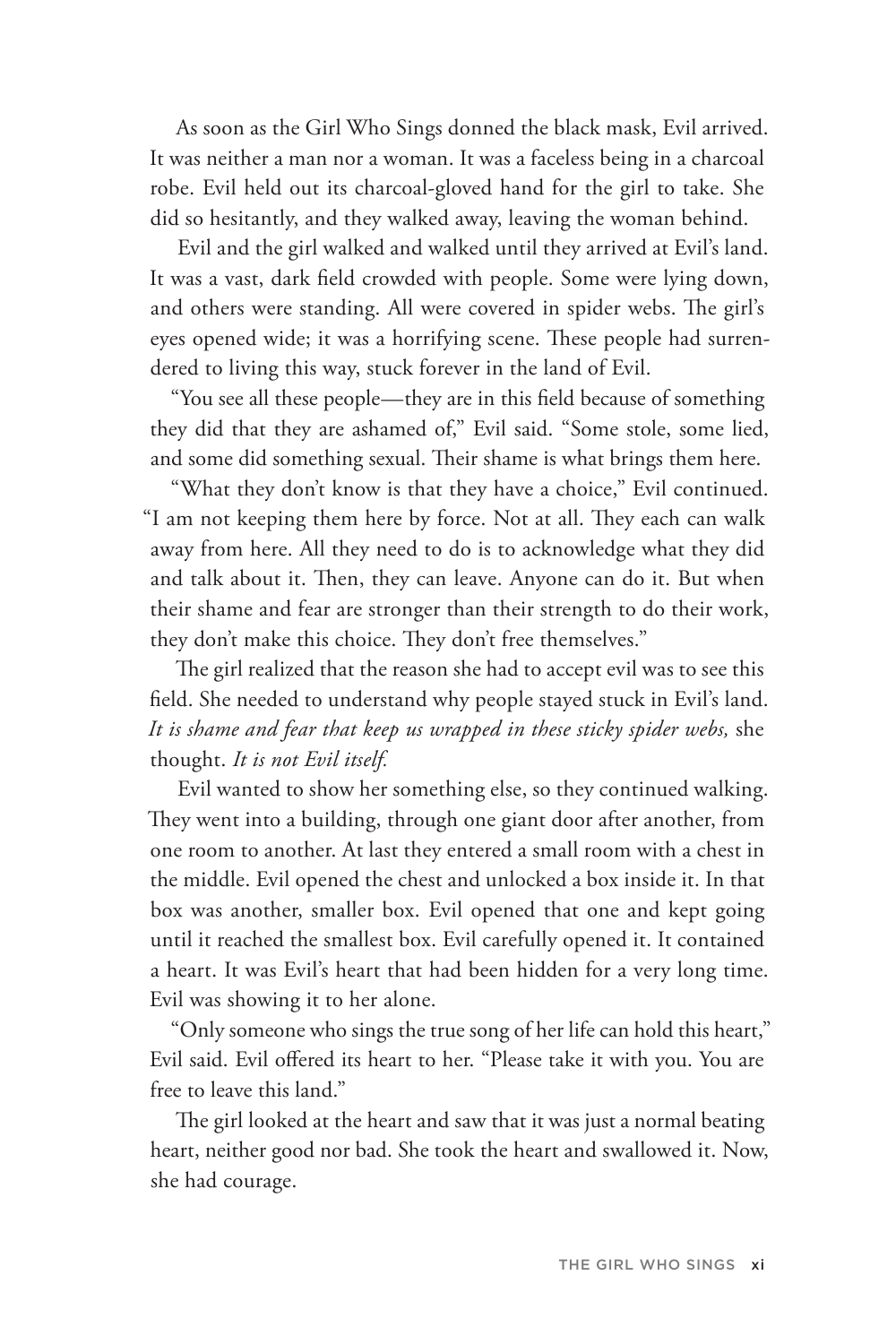To leave the land of Evil, the Girl Who Sings had to cross a rope bridge and walk through a murky forest alone. The bridge was made of half-broken wooden planks and loose ropes that barely held together. The dark forest that loomed on the other side seemed mysterious and ominous. The Girl Who Sings was paralyzed with fear. She did not know what to do.

Suddenly, she remembered what had helped her leave the bottom of the ship—the song of her life. She began to sing with all her heart, and as she became absorbed in the sound again, she grew happy. Her melodies and her voice brought her joy, and that joy gave her the strength to cross the bridge. It helped her go through the dark forest without fear. She just kept on singing. She remembered that it was her choice to see her fear and her shame. It was her choice to be free. Her happiness relieved her worries and gave her more courage.

The girl sang until she was lifted up to a final layer of reality. There she found herself in a field of light blue. All the people there were moving freely, dancing with happiness. They laughed, sang, played, talked, and expressed themselves openly without worry or fear. The girl smiled. As she took a step forward to enter the land of freedom, she realized that this would be the first time that Evil's heart—the heart she had swallowed—would experience beauty, joy, and freedom after being locked up in a box for what might have been eternity.

With that realization, she stepped into her own freedom.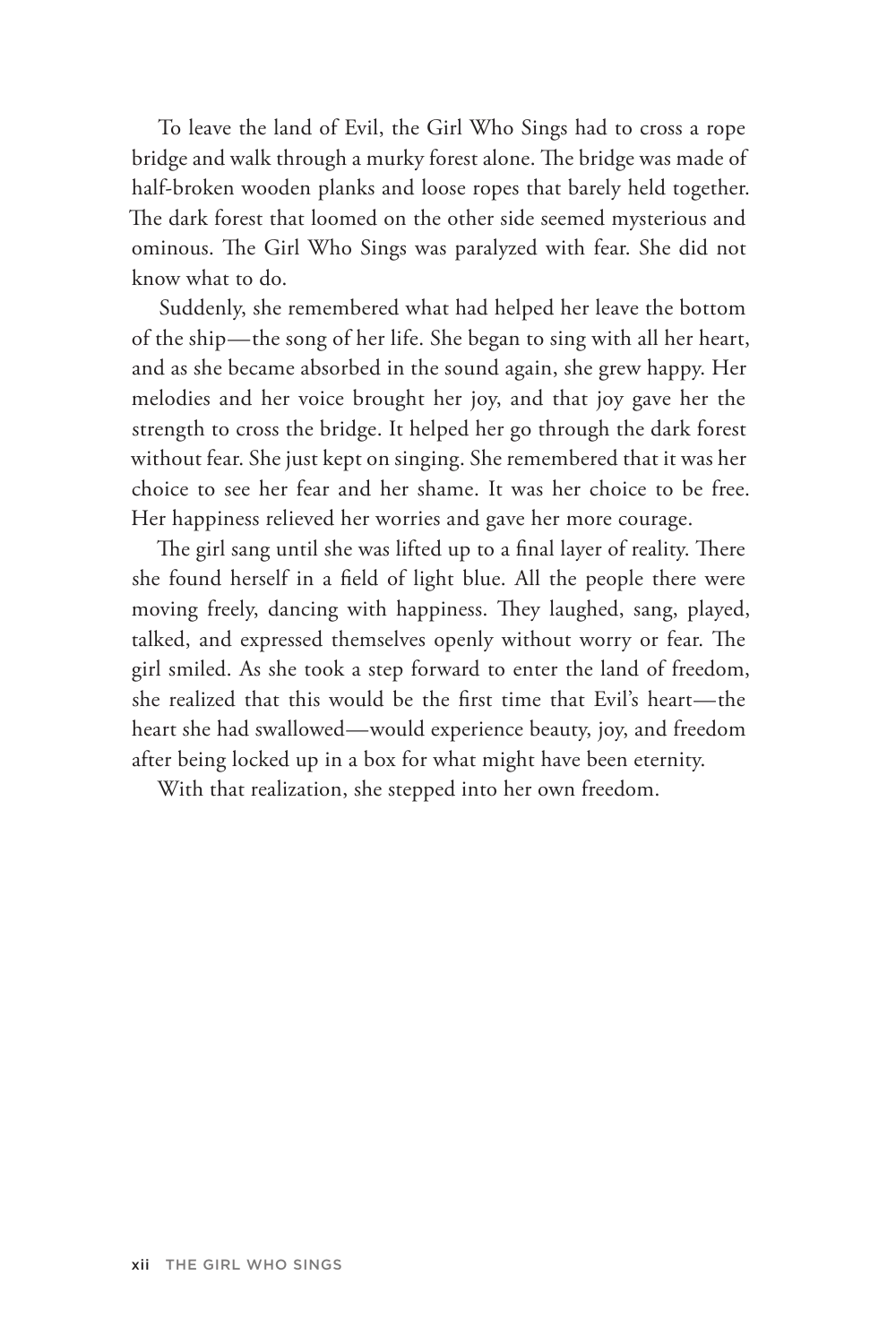## **Introduction**

e are living in a time of shadows. What is ugly in our world is rising out of the basement where we have locked it up for a long time. Countries, communities, and individuals are divided into extremes: left and right, rich world is rising out of the basement where we have locked it up for a long time. Countries, communities, and individuals are divided into extremes: left and right, rich and poor, citizen and foreigner, Muslim and Christian, ruler and rebel, employer and employee, man and woman, all of us with vastly different points of view that seem never to agree. This is creating panic and confusion.

As an Iraqi-born Muslim American who has worked most of her life in service to victims of war, especially women, I have lived through instability and unrest, have known dictators and world leaders, have dodged snipers' bullets and fought for justice. I have tried to address some of the world's rights and wrongs through my humanitarian work in war zones and later in my media projects that shared some of the struggles and triumphs of people around the world, from the third-gender movement in India to the wives of ISIS in Iraq to young Muslim Americans deciding to wear the head scarf. I know conflict, struggle, and division intimately. And I have learned that when we lead with fear and anger, we eventually become the very aggressors we are fighting against. We become what we despise.

This is especially important to understand right now. All over the world, we are pointing our fingers in fear and anger at perceived enemies and aggressors around us. Afraid and bewildered, we are searching for the "other" to confront. As someone who travels between the two worlds of the West and the East, the United States and the Middle East, I see the different fingers pointing. Whenever I am in the Middle East, I hear that everything is America's fault.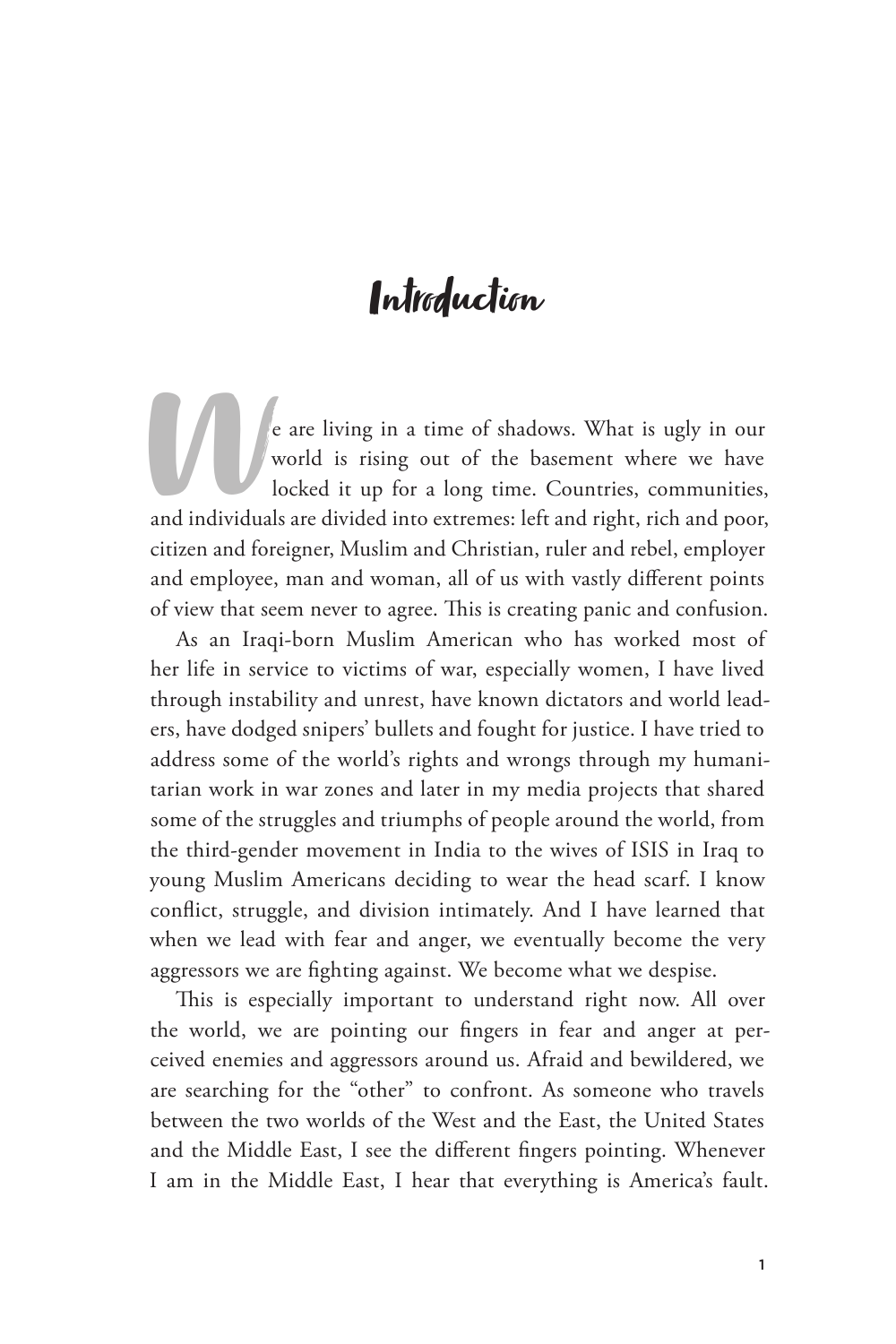All the destruction, revolutions, oppressions—even ISIS—stem from America's arrogance and abuse of power. Ironically, I hear the same from the other direction: to Americans, all this terrorism, instability, fear, and mass displacement of people is because of the depravity and corruption of those "other" people *over there*, in those Godforsaken places far away.

Indeed, there are plenty of people we could point fingers at. We can point at the people who voted for Trump or Brexit or in the referendums in Catalonia or Kurdistan. We can point at the mass migration from Syria or the destabilizing force of Russia. Or we can point our fingers closer to home, at people who practice different religious customs than we do, at bosses who block our progress, or at family members who abuse us.

We could—but this is not a book of how we got here or who is to blame. This book is about "Now what?" Now that we see ourselves pointing our fingers in accusation at one another, what do we do about this turmoil?

Each life, each place, each culture, each individual has the good, the bad, and the ugly within it. We all have a story, and it's usually complex. When we demonize or idealize *anyone*, we remove ourselves from the picture and oversimplify the situation. We do it when we think all Afghan men are oppressive and all Canadians are peacemakers or when we say all conservatives are closed-minded and cruel whereas all liberals are openminded and compassionate. We do it when we think all male bosses are bullies and all female bosses are role models. These generalizations may be convenient, and some may contain a grain of truth, but they cannot be fully true. When we demonize or idealize, we lose any sense that we *also* carry the good, the bad, and the ugly in us as well. We lose sight of the fact that we all have a story. And from our stories we all make choices.

We need to find another way to deal with our panic and confusion. Now is the time. We need not only to talk about what is wrong with our world but also to find a *way* to talk to one another and cross the divides. In the West, many of us want to be the hero of our own movie. We want to see ourselves on the side of the good, speaking truth to power like Wonder Woman or Spider-Man. It's a noble inclination, but we don't always see the whole picture. We don't understand what's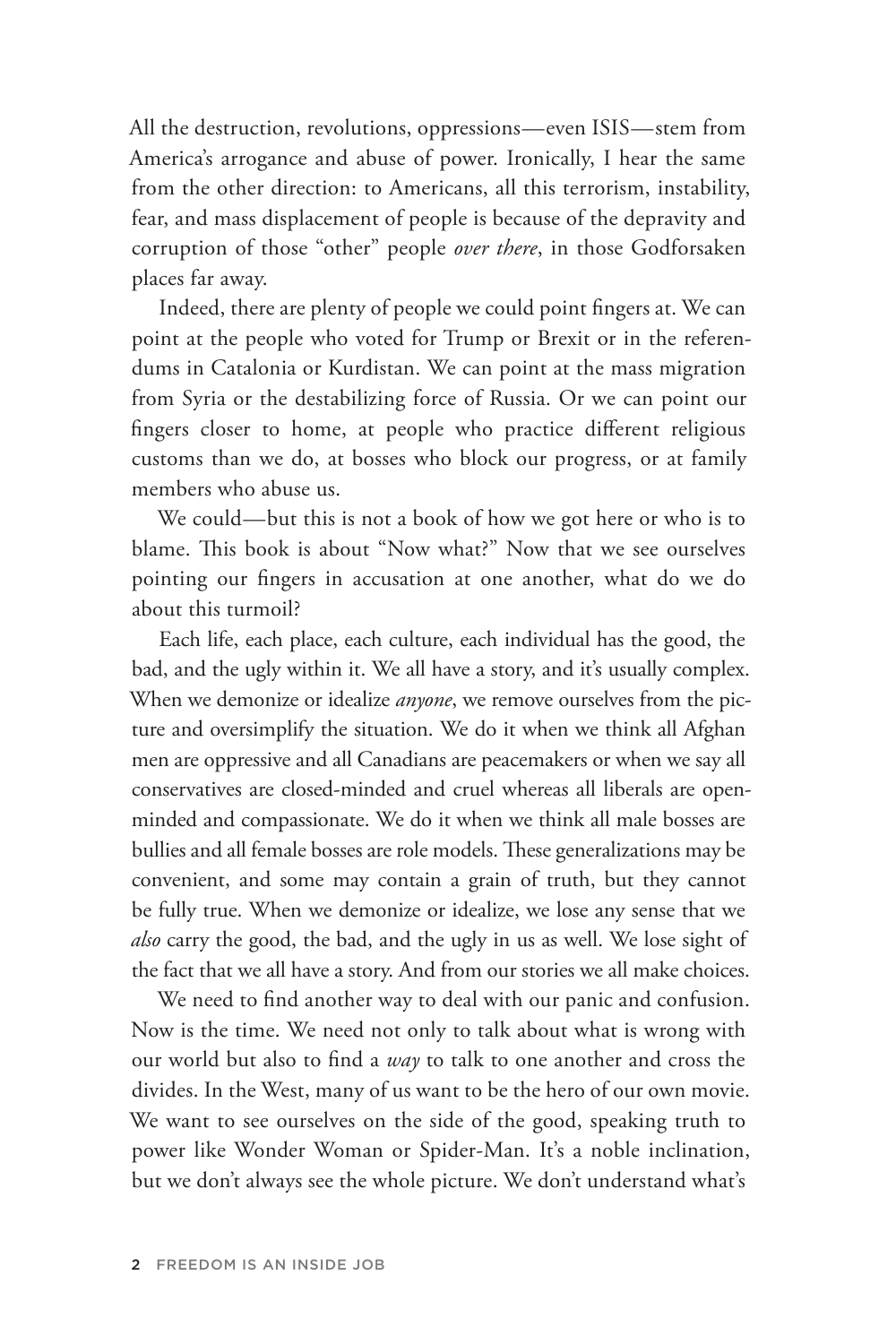at stake for the other side. And we certainly don't understand our role in it. What have we done ourselves, as good people, as innocent, caring people, to encourage this troubling division and turmoil?

We need a new way to think about this broken time. We need a new language in order to connect with those we consider "other," different from us, and whose actions we find hard to comprehend. We need to harness our desire to do good and put it to its best use. Because unless we know what it means to be a hero in all the small ways of our lives—in our marriages and families, in our work and social lives, and in how we account for our past actions and current values—we will not become that hero we fantasize about. If we talk only about the big stories and big traumas out there, we can easily hide from our own stories and our own shadows inside ourselves. Our reactivity and self-righteousness will create more division, turmoil, anger, and hatred. Then, *we* become the polarizing force. As we stab our fingers at "the enemy," we ourselves create enemies.

True change starts with owning our own experiences. That means owning the good and the bad and the ugly in ourselves—as well as what makes us beautiful. It means owning the complexity of our emotions and dreams, as well as the discomfort of our missteps and misfortunes. It means being deliberate and aware of our actions. Then we are not intellectualizing our lives. We are not operating from the narrow simplicity of merely *thinking* about things or *reacting* to them. Then, we are talking from the depths of our known selves. We stand on the wisdom of our lived experiences. We are no longer available to being manipulated by others who want to tap into the shadows that we carry but cannot bear to face.

It is scary, at times, to share what I and others have grappled with, but it is the only way I know to be authentic to myself, to you, and to the world we are living in. It's a journey inward, a journey of the brave, a journey of transformation. I won't lie: it is indeed a bumpy road. But it's very much worth traveling for the ultimate freedom we gain personally and for what we contribute to the well-being of the collective.

It is with this spirit that I share my own stories and experiences in this book, as well as the stories and experiences of many others who are also coming face-to-face with their core truths. By sharing these stories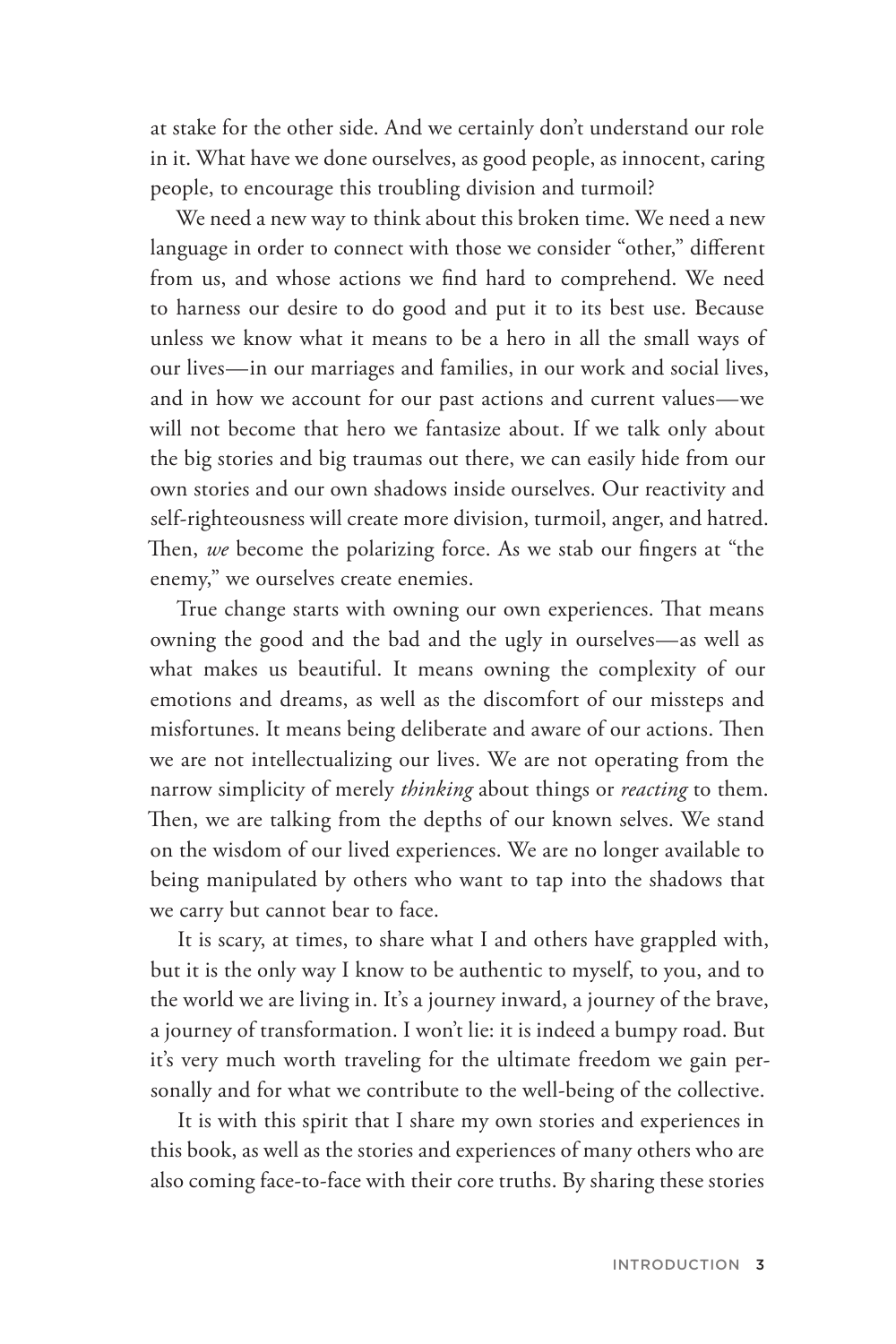openly, I hope to illuminate this path for those who also feel called to connect with their own. We cannot talk about any value outwardly if we do not understand it inwardly first.

I began to wake up to what is good, bad, and ugly within myself when I decided to write my memoir, *Between Two Worlds: Escape from Tyranny: Growing Up in the Shadow of Saddam*, which was published in 2006, and reveal truths that had been too painful to admit for most of my adult life. As I awakened and began to sing the song of my life, I also had to reckon with what was broken in myself. I hadn't wanted to face the dreams, the ideals, the behaviors, and the attitudes that had not worked, nor the situations that had been beyond my control. Writing that memoir was not easy, as I talk about in chapter 1, but it was essential. The taste of freedom that came from it was so delicious that it inspired me to examine my whole life this way.

This awakening led me to unravel all the other layers of untruth in my life. It didn't happen overnight, and it was also painful at times, as you'll read: it was hard to leave my gentle and loving husband when our marriage faltered; it was hard to step down from Women for Women International, the organization I had founded and that, for twenty years, had helped hundreds of thousands of women around the world; and it was hard to face the shame of understanding that I, too, could be arrogant. At first, seeing my inner "other" horrified and depressed me. It took time to realize that it was an important wake-up call.

In the process of exposing my secrets and fear by writing my memoir, I discovered that I could trust in the process of unwinding the layers of my truth. That trust led me down paths I hadn't realized were open to me. I discovered what it meant to be truly happy. I realized my own beauty—and that it had been there all along. I confronted my terror and found that I could have compassion even for the one who terrified me. I, who had always identified as a fighter, learned the beauty and power of surrender.

If we do not take the time to get quiet, go inward, acknowledge what has happened, and see who we are in all of our goodness and ugliness, we act out. When we do not sing the songs of our lives, we become angry, self-righteous, cruel, or even violent. That's when we lose ourselves in twisted half-truths or outright lies.